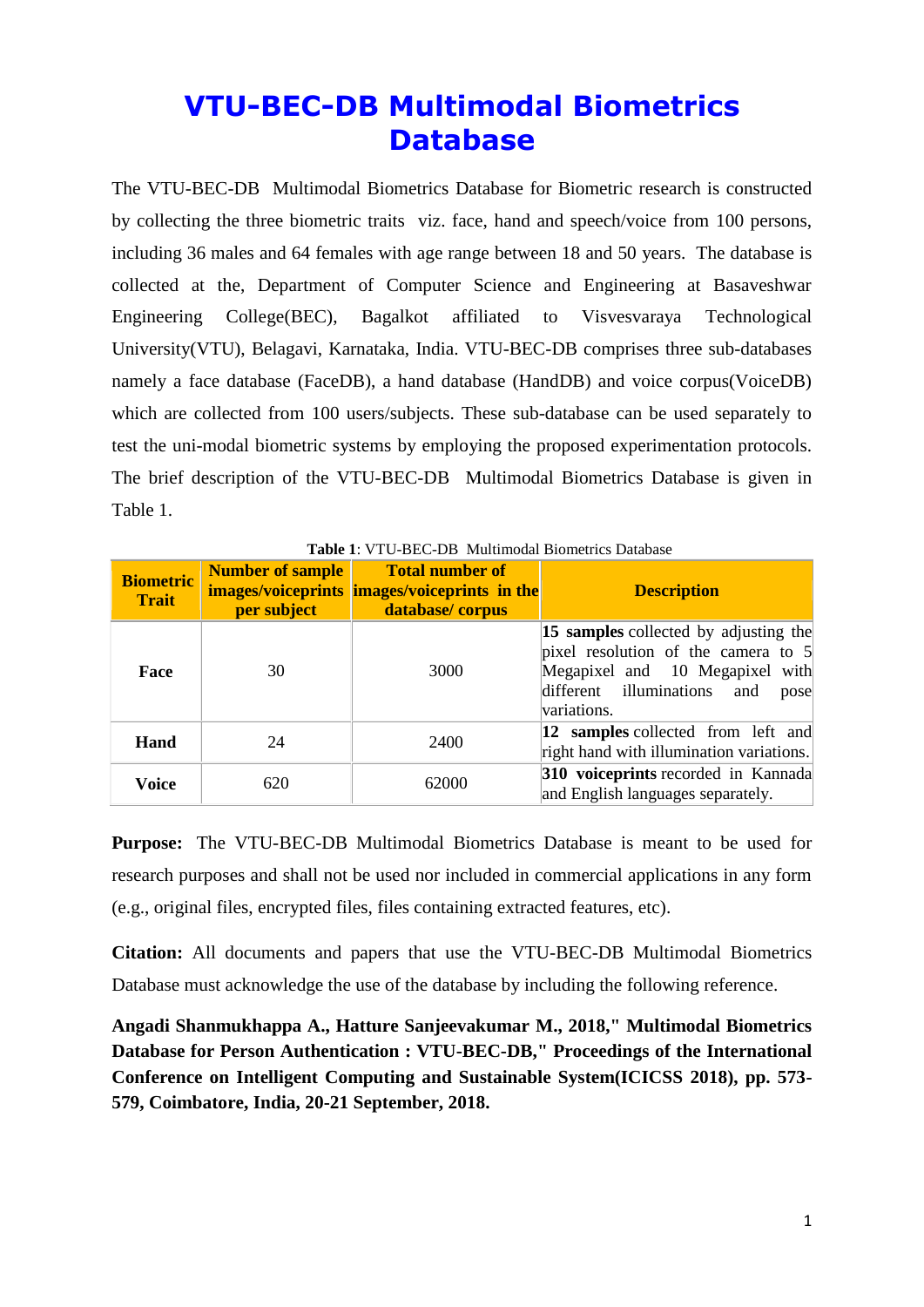## **Description of the VTU-BEC-DB Multimodal Biometrics Database:**

**Face Database:** The face images of VTU-BEC-DB are collected from Sony colour digital camera(i.e. Cyber Shot W610) with a 14.1 megapixel sensor. Face images are collected indoor in a controlled scenarios with white background and variation in illumination and pose. The user's/subjects were seated on a chair with white background while facing a tripod mounted Sony digital camera at a fixed distance. The 4x optical zoom lens of Sony Cyber Shot W610 camera offers a focal length range of 26 - 105mm (35mm equivalent) that helps to capture images from a close distance. The setup for the capturing the face image is made according to the standard interactive distance. The camera was mounted at a height of 120 centimetres while the distance from the camera to the white background was 100 centimetres. Five different orientations i.e. Looking Front (Looking straight into the camera  $0^0$ ), Looking Left (around -30<sup>0</sup>), Looking Right (around +30<sup>0</sup>), Looking Up and Looking Down, are considered. There is no restriction for facial expression, so some variances between subject's expressions exist. The pixel resolution of the camera is adjusted to 5 Megapixel and 10 Megapixel separately. Hence total of 30 face images were collected from each subject i.e. 15 facial images for each pixel resolution adjustment. The face images are collected in two sessions in a day by varying the image quality. For every subject, all the 30 facial images were captured on the same day. A total of 3000 facial images were taken from the 100 subjects. The initial resolution of facial images acquired from digital camera were 2592 X 1944 pixels (i.e. for 5 Megapixel adjustment) and 3648 X 2736 pixels (i.e. for 10 Megapixel adjustment). These facial images are resized to 640 X 480 pixels and 800 X 600 pixels respectively.

The facial images are stored in JPEG format with a suitable naming convention as depicted in Figure 1. The first digit of the naming indicates the number of fluorescent lights which are switched in "ON" states i.e. light illumination condition (either two, four and six). Further the next four characters indicate the label of a person i.e. between P001 to P100. The next three characters indicate the pixel resolution of the camera i.e. either M05 or M10 and the last alphabet indicate the sample number i.e. between 1 and 5.



**Figure 1.** Naming Convention for The FaceDB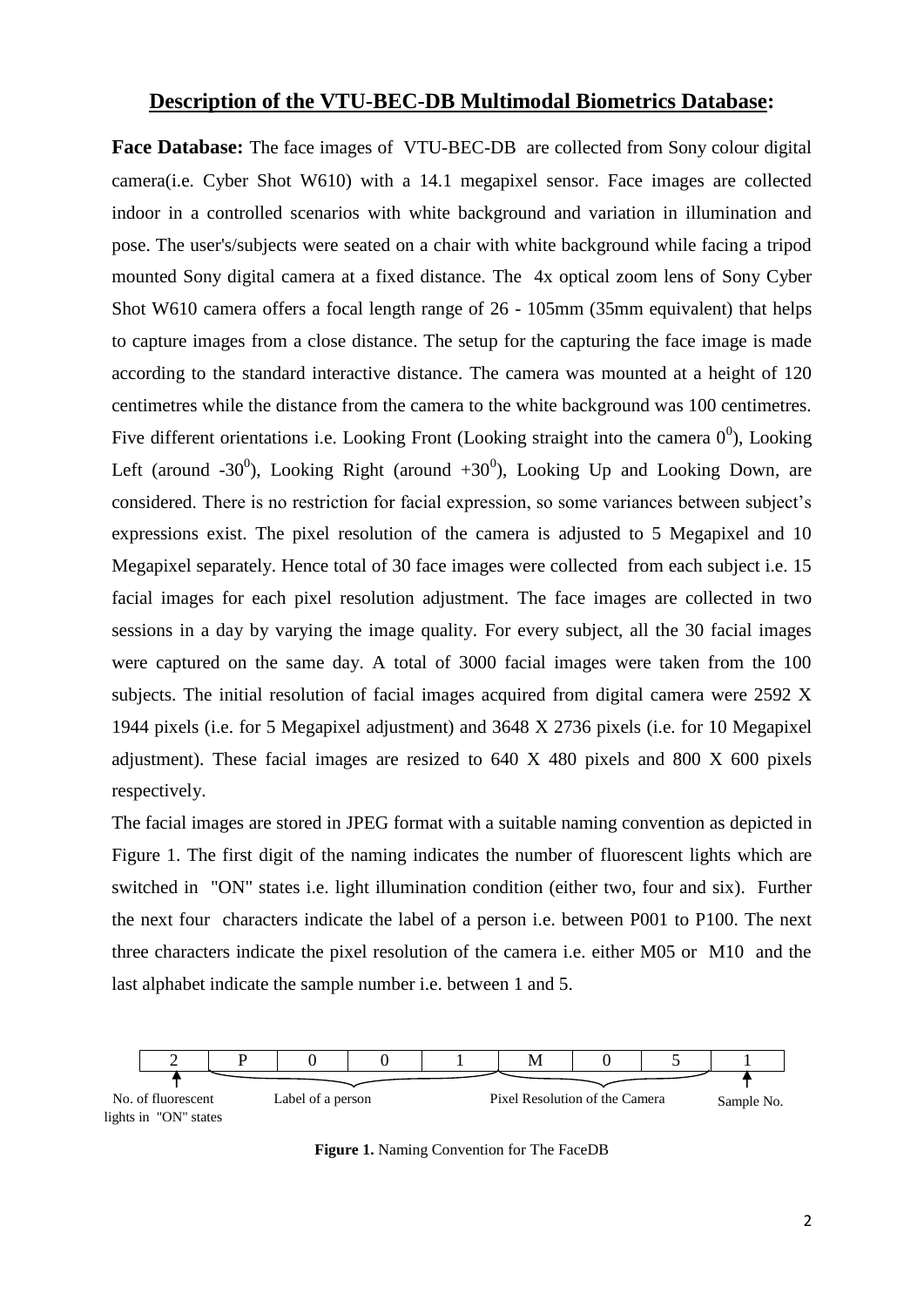#### **Protocol for Experimentation:**

Among the fifteen face images acquired with 5 Megapixel resolution for every user with illumination and pose variations ten face images are selected (i.e. three face images with two lamps ON, namely 2PxxxM051, 2PxxxM053 and 2PxxxM055, four face images with four lamps ON, namely 4PxxxM051, 4PxxxM052, 4PxxxM053 and 4PxxxM054, and three face images with six lamps ON, namely 6PxxxM052, 6PxxxM053 and 6PxxxM054, where 'xxx' indicates the label of a person) and employed for constructing the training set (i.e. 100 persons \* 10 samples/ person = 1000 samples) and the remaining five face images are used for test set (i.e. 500 samples). The same experimental protocol is extended for the face images with 10 Megapixel resolution.

**Hand Database:** The peg free right hand and left hand imagesare collected from the Book scanner with black-colour background. The scanning speed of the A3 book scanner is set to 0.2 seconds. The cycle time including the image preparation requires 0.7 seconds per hand image with depth focus of 3 inches. The scanning mode is set to 'repetition mode' in which every hand image is stored in JPEG single page file format. From every person 12 samples of the right hand and 12 samples of the left hand images are collected in four sessions over a period of six months. In each session three samples of left hand and three samples of right hand from every person is collected. The hand images are collected in the indoor environment with natural light and also by varying the illumination through fluorescent lights. The light illumination is varied by switching "ON" the one, two and three fluorescent lights separately. For every light illumination variation condition, three hand images are collected. A total of 1200 left hand images and 1200 right hand images were taken from the 100 users/subjects. There are no pegs to restrict the positions of the hand but the fingers are placed apart from each other. The initial resolution of acquired hand images were 4759 X 3307 pixels. These hand images are resized to 1727 X 1200 pixels. The palmprint information can be extracted by cropping the palmprint area from the hand images. The hand images are stored in JPEG format with a naming convention as depicted in Figure 2. The first digit of the name indicates the number of fluorescent lights which are switched in "ON" states i.e. light illumination condition( either zero, one, two and three). The next four characters indicate the label of a person i.e. between P001 to P100. Further the next character indicates either L(left) or R(right) hand. Finally the last alphabet indicate the sample number i.e. between 1 and 3.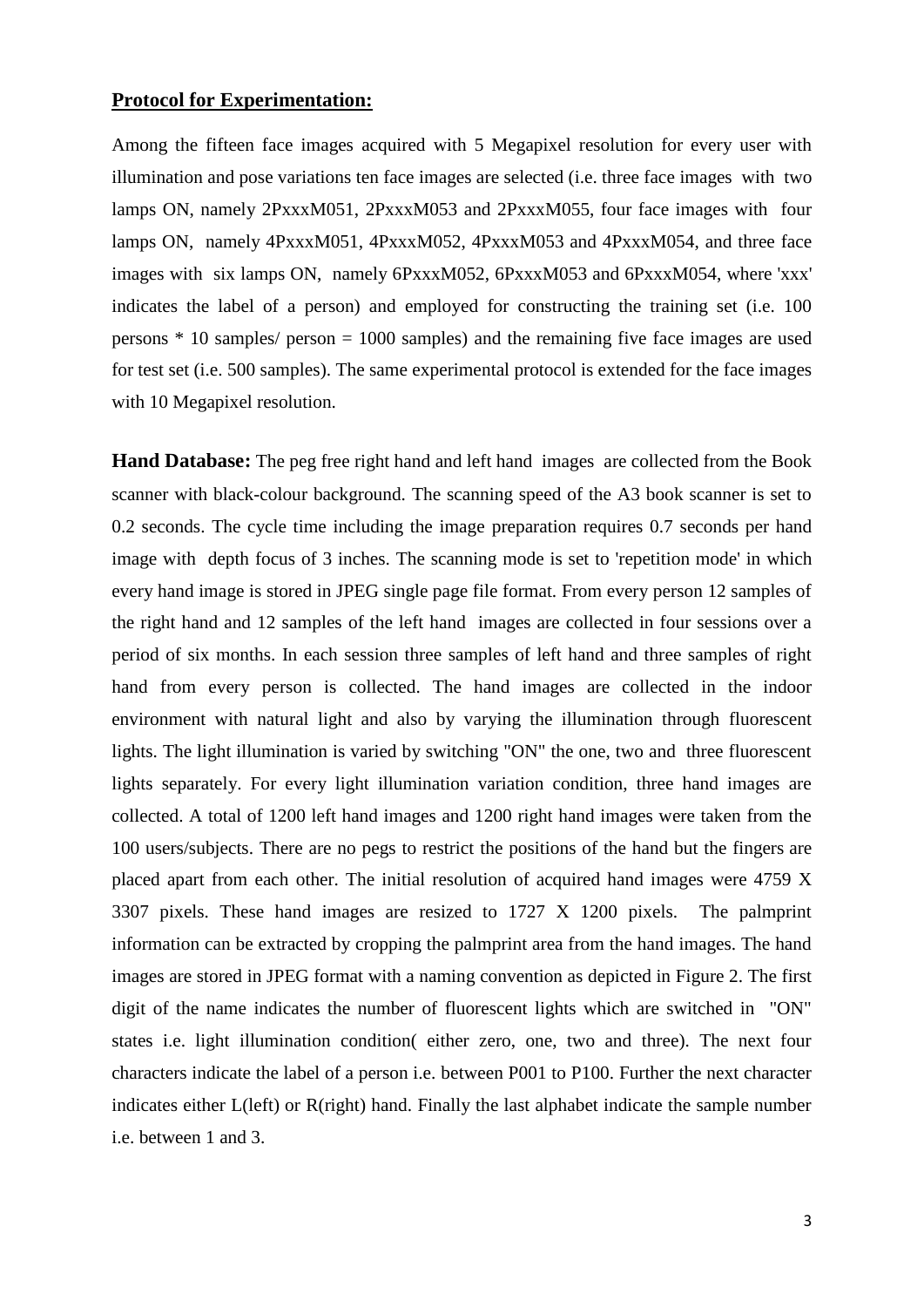

**Figure 2**: Naming convention for the HandDB

## **Protocol for Experimentation:**

The 1200 right hand images are equally partitioned into disjoint sets namely training set and testing set (i.e. each set containing 600 hand images). From every individual six hand images (i.e. two hand images with natural light, namely 0PxxxR1 and 0PxxxR3, one hand image with one lamp ON, namely 1PxxxR2, two hand images with two lamps ON, namely 2PxxxR1 and 2PxxxR3, and one hand image with three lamps ON, namely 3PxxxR2, where 'xxx' indicates the label of a person) are selected for constructing the training set. Further, the remaining six hand images of every individual are used to form the test set. The same experimental protocol is extended for the left hand images.

**Voice Corpus:** Voice database is collected in two sessions over a period of one year. In each session, five set of recordings of English and five set of recordings of Kannada language number utterance from Zero(0) to Thirty(30) are recorded. A total of 31000 voice samples were collected separately in English and Kannada languages from the 100 users/subjects. The voice samples are collected using Sony ICD- UX533F digital voice recorder. During the recording the voice recorder is adjusted to linear pulse code modulation (LPCM) and the sampling frequency is set to 44.1KHz stereo. The recordings are stored with 16 bit wave files. In order to reduce the ambient noise, the microphone sensitivity is adjusted to medium and the noise cut recording filter (NCF) is employed.

The voice samples are stored in '.wav' format with naming convention as depicted in Figure 3. The first digit of the name indicates the session number i.e. 1 or 2. The next four characters indicate the label of a person i.e. between P001 to P100. The next character indicates either English or Kannada language and a digit indicates the recordings viz. in each session, five set of recordings of English and five set of recordings of Kannada language numbers. The remaining two digits provide the sample number of voiceprint between Zero $(00)$  to Thirty $(30)$ .



**Figure 3**: Naming convention for the VoiceDB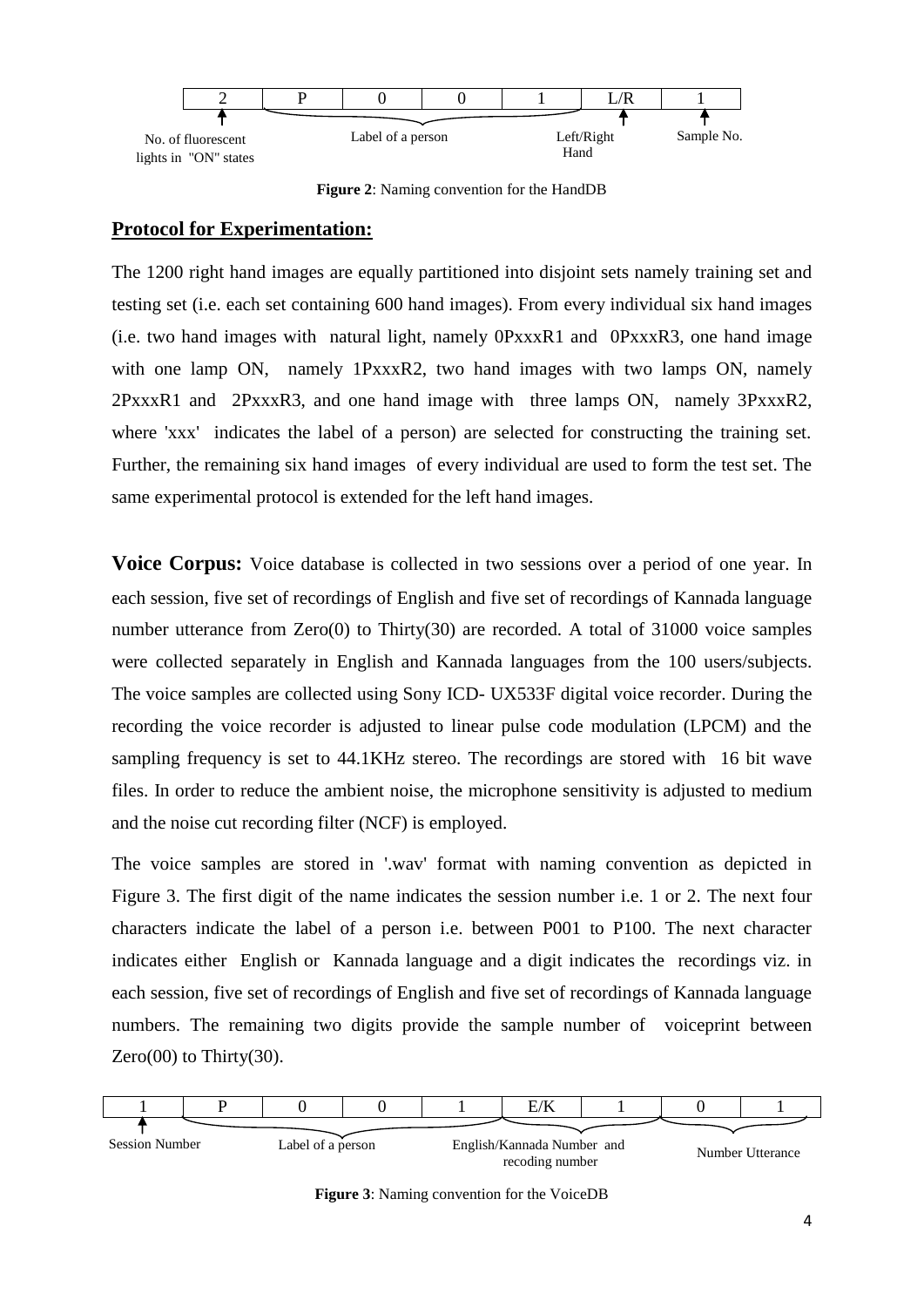#### **Protocol for Experimentation:**

The voice corpus contains 62000 number utterances (i.e. 31000 voiceprints separately in English and Kannada languages) are recorded from 100 subjects in two sessions over a period of one year. In each session, five set of recordings of English and five set of recordings of Kannada language number utterance from Zero(0) to Thirty(30) are recorded. For English voice corpus, from each speaker five utterances (i.e. three voiceprints of first session namely 1PxxxE1yy, 1PxxxE3yy and 1PxxxE5yy, and two voiceprints of second session namely 2PxxxE7yy, 2PxxxE9yy where 'xxx' indicates the label of a person and 'yy' indicates the number uttered) are used for constructing the training set(5 voiceprints/person  $*$  100 person = 500 voiceprints of each number utterance) and the remaining five utterances are employed for testing (500 voiceprints of each number utterance).

Similarly for Kannada voice corpus, from each speaker five utterances (i.e. three voiceprints of first session namely 1PxxxK1yy, 1PxxxK3yy and 1PxxxK5yy, and two voiceprints of second session namely 2PxxxK7yy, 2PxxxK9yy where 'xxx' indicates the label of a person and 'yy' indicates the number uttered) are used for constructing the training set(5 voiceprints/person \* 100 person = 500 voiceprints of each number utterance) and the remaining five utterances are employed for testing (500 voiceprints of each number utterance). In the similar manner the protocol is extended for the remaining utterances of English and Kannada language number utterances.

# **Description of the File Storage:**

The collected multimodal biometric database is organized in the tree like directory structure and is described in the following Table 2. The database is stored in the tree structure format with a *'VTU-BEC-DB'* as a parent root directory. The biometric data collected from the face, hand and voice traits are stored in three root directories namely *'FaceDB'*, *'HandDB'* and *'VoiceDB'* respectively and are the part of parent directory. Further the face images acquired with adjusting camera resolution to 5 Megapixel and 10 Megapixel by variations in pose and illumination are stored in *'5M'* and *'10M'* sub-directories respectively in the *'FaceDB'* directory.